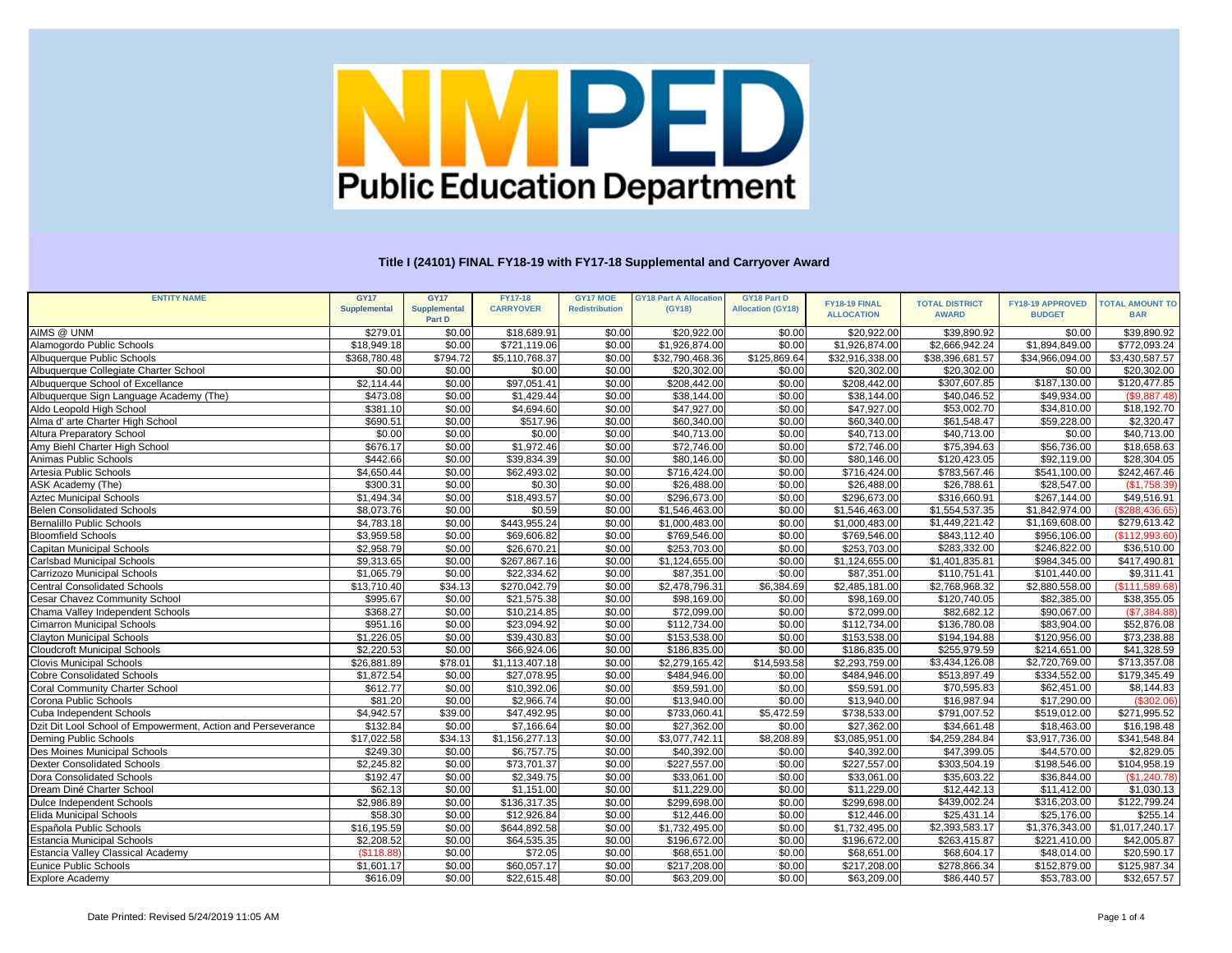| <b>ENTITY NAME</b><br><b>GY17</b><br><b>GY17</b><br><b>FY17-18</b><br><b>GY17 MOE</b><br><b>GY18 Part A Allocation</b><br><b>GY18 Part D</b><br>FY18-19 FINAL<br><b>TOTAL DISTRICT</b><br><b>FY18-19 APPROVED</b><br><b>CARRYOVER</b><br><b>Redistribution</b><br>(GY18)<br><b>Allocation (GY18)</b><br><b>Supplemental</b><br><b>Supplemental</b><br><b>AWARD</b><br><b>ALLOCATION</b><br><b>BUDGET</b><br>Part D<br>\$3,022,032.60<br>\$2,677,005.00<br>\$20,689.43<br>\$92.64<br>\$689,714.53<br>\$2,287,821.43<br>\$23,714.57<br>\$2,311,536.00<br><b>Farmington Municipal Schools</b><br>\$0.00<br>\$39,459.93<br>\$216.63<br>\$0.00<br>\$2,123.30<br>\$0.00<br>\$37,120.00<br>\$0.00<br>\$37,120.00<br>\$40,681.00<br><b>Floyd Municipal Schools</b><br>\$827.33<br>$\overline{$}119,139.81$<br>$\overline{$87,251.00}$<br>\$0.00<br>\$13,355.48<br>\$0.00<br>\$104,957.00<br>\$0.00<br>\$104,957.00<br>Fort Sumner Municipal Schools<br>$\overline{$}12,709.28$<br>Gadsden Independent Schools<br>\$96,020.18<br>\$0.00<br>\$2,795,886.20<br>\$9,604,698.72<br>\$0.00<br>\$12,509,314.38<br>\$8,643,776.00<br>\$9,617,408.00<br>\$9,272,589.67<br>\$446,422.18<br>\$0.00<br>\$6,975,540.00<br>\$49,680.49<br>\$0.00<br>\$0.00<br>\$8,776,487.00<br>\$8,776,487.00<br><b>Gallup-McKinley County Schools</b><br>$\overline{$}702.30$<br>\$0.00<br>\$82,296.00<br>\$0.00<br>\$9,271.60<br>\$0.00<br>\$82,296.00<br>\$92,269.90<br>\$59,227.00<br>Gilbert L. Sena Charter High School | <b>TOTAL AMOUNT TO</b><br><b>BAR</b><br>\$345,027.60<br>(\$1,221.07)<br>\$31,888.81<br>\$3,865,538.38<br>\$2,297,049.67<br>\$33,042.90 |
|------------------------------------------------------------------------------------------------------------------------------------------------------------------------------------------------------------------------------------------------------------------------------------------------------------------------------------------------------------------------------------------------------------------------------------------------------------------------------------------------------------------------------------------------------------------------------------------------------------------------------------------------------------------------------------------------------------------------------------------------------------------------------------------------------------------------------------------------------------------------------------------------------------------------------------------------------------------------------------------------------------------------------------------------------------------------------------------------------------------------------------------------------------------------------------------------------------------------------------------------------------------------------------------------------------------------------------------------------------------------------------------------------------------------------------------------------------------------------------------|----------------------------------------------------------------------------------------------------------------------------------------|
|                                                                                                                                                                                                                                                                                                                                                                                                                                                                                                                                                                                                                                                                                                                                                                                                                                                                                                                                                                                                                                                                                                                                                                                                                                                                                                                                                                                                                                                                                          |                                                                                                                                        |
|                                                                                                                                                                                                                                                                                                                                                                                                                                                                                                                                                                                                                                                                                                                                                                                                                                                                                                                                                                                                                                                                                                                                                                                                                                                                                                                                                                                                                                                                                          |                                                                                                                                        |
|                                                                                                                                                                                                                                                                                                                                                                                                                                                                                                                                                                                                                                                                                                                                                                                                                                                                                                                                                                                                                                                                                                                                                                                                                                                                                                                                                                                                                                                                                          |                                                                                                                                        |
|                                                                                                                                                                                                                                                                                                                                                                                                                                                                                                                                                                                                                                                                                                                                                                                                                                                                                                                                                                                                                                                                                                                                                                                                                                                                                                                                                                                                                                                                                          |                                                                                                                                        |
|                                                                                                                                                                                                                                                                                                                                                                                                                                                                                                                                                                                                                                                                                                                                                                                                                                                                                                                                                                                                                                                                                                                                                                                                                                                                                                                                                                                                                                                                                          |                                                                                                                                        |
|                                                                                                                                                                                                                                                                                                                                                                                                                                                                                                                                                                                                                                                                                                                                                                                                                                                                                                                                                                                                                                                                                                                                                                                                                                                                                                                                                                                                                                                                                          |                                                                                                                                        |
|                                                                                                                                                                                                                                                                                                                                                                                                                                                                                                                                                                                                                                                                                                                                                                                                                                                                                                                                                                                                                                                                                                                                                                                                                                                                                                                                                                                                                                                                                          |                                                                                                                                        |
|                                                                                                                                                                                                                                                                                                                                                                                                                                                                                                                                                                                                                                                                                                                                                                                                                                                                                                                                                                                                                                                                                                                                                                                                                                                                                                                                                                                                                                                                                          |                                                                                                                                        |
| \$0.00<br>\$25,915.42<br>\$93.97<br>\$0.00<br>\$14,651.45<br>\$0.00<br>\$11,170.00<br>\$11,170.00<br><b>Grady Municipal Schools</b>                                                                                                                                                                                                                                                                                                                                                                                                                                                                                                                                                                                                                                                                                                                                                                                                                                                                                                                                                                                                                                                                                                                                                                                                                                                                                                                                                      | \$11,124.00<br>\$14,791.42                                                                                                             |
| \$0.00<br>\$20,987.15<br>\$0.00<br>\$59,416.98<br>\$0.00<br>\$1,840,675.00<br>\$1,840,675.00<br>\$1,921,079.13<br>\$1,781,063.00<br><b>Grants/Cibola County Schools</b>                                                                                                                                                                                                                                                                                                                                                                                                                                                                                                                                                                                                                                                                                                                                                                                                                                                                                                                                                                                                                                                                                                                                                                                                                                                                                                                  | \$140,016.13                                                                                                                           |
| \$0.00<br>\$0.00<br>\$1,905.55<br>\$137,606.86<br>Hagerman Municipal Schools<br>\$645.31<br>\$0.00<br>\$135,056.00<br>\$135,056.00<br>\$119,981.00                                                                                                                                                                                                                                                                                                                                                                                                                                                                                                                                                                                                                                                                                                                                                                                                                                                                                                                                                                                                                                                                                                                                                                                                                                                                                                                                       | \$17,625.86                                                                                                                            |
| \$0.00<br>\$4,485.72<br>\$0.00<br>\$20,339.41<br>\$0.00<br>\$811,949.00<br>\$811,949.00<br>\$836,774.13<br>\$828,028.00<br>Hatch Valley Public Schools                                                                                                                                                                                                                                                                                                                                                                                                                                                                                                                                                                                                                                                                                                                                                                                                                                                                                                                                                                                                                                                                                                                                                                                                                                                                                                                                   | \$8,746.13                                                                                                                             |
| \$0.00<br>\$0.00<br>$\overline{$2,895,317.00}$<br>\$3,193,921.30<br>\$1,789,456.00<br><b>Hobbs Municipal Schools</b><br>\$18,036.92<br>\$280,567.38<br>\$0.00<br>\$2,895,317.00                                                                                                                                                                                                                                                                                                                                                                                                                                                                                                                                                                                                                                                                                                                                                                                                                                                                                                                                                                                                                                                                                                                                                                                                                                                                                                          | \$1,404,465.30                                                                                                                         |
| \$278.90<br>\$0.00<br>\$7,712.40<br>\$0.00<br>\$47,856.00<br>\$0.00<br>\$55,847.30<br>\$49,873.00<br>Hondo Valley Public Schools<br>\$47,856.00                                                                                                                                                                                                                                                                                                                                                                                                                                                                                                                                                                                                                                                                                                                                                                                                                                                                                                                                                                                                                                                                                                                                                                                                                                                                                                                                          | \$5,974.30                                                                                                                             |
| \$174,051.70<br>\$157,577.00<br>\$1,872.74<br>\$0.00<br>\$22,740.96<br>\$0.00<br>\$149,438.00<br>\$0.00<br>\$149,438.00<br>Horizon Academy West                                                                                                                                                                                                                                                                                                                                                                                                                                                                                                                                                                                                                                                                                                                                                                                                                                                                                                                                                                                                                                                                                                                                                                                                                                                                                                                                          | \$16,474.70                                                                                                                            |
| Hózhó Academy<br>\$0.00<br>\$0.00<br>\$0.00<br>\$49,461.00<br>\$0.00<br>\$49,461.00<br>\$0.00<br>\$49,461.00                                                                                                                                                                                                                                                                                                                                                                                                                                                                                                                                                                                                                                                                                                                                                                                                                                                                                                                                                                                                                                                                                                                                                                                                                                                                                                                                                                             | \$0.00<br>\$49,461.00                                                                                                                  |
| \$18,328.70<br>\$47,467.24<br>\$43,654.00<br>(\$624.46)<br>\$29,763.00<br>\$0.00<br>\$29,763.00<br>\$0.00<br>\$0.00<br>J. Paul Taylor Academy                                                                                                                                                                                                                                                                                                                                                                                                                                                                                                                                                                                                                                                                                                                                                                                                                                                                                                                                                                                                                                                                                                                                                                                                                                                                                                                                            | \$3,813.24                                                                                                                             |
| \$232.76<br>\$0.00<br>\$53,174.85<br>\$50,770.00<br>\$0.00<br>\$5,475.09<br>\$0.00<br>\$47,467.00<br>\$47,467.00<br>Jal Public Schools                                                                                                                                                                                                                                                                                                                                                                                                                                                                                                                                                                                                                                                                                                                                                                                                                                                                                                                                                                                                                                                                                                                                                                                                                                                                                                                                                   | $\overline{$2,404.85}$                                                                                                                 |
| \$91,257.96<br>\$278,308.22<br>\$2,087.26<br>\$0.00<br>\$184,963.00<br>\$0.00<br>\$184,963.00<br>\$170,255.00<br>Jemez Mountain Public Schools<br>\$0.00                                                                                                                                                                                                                                                                                                                                                                                                                                                                                                                                                                                                                                                                                                                                                                                                                                                                                                                                                                                                                                                                                                                                                                                                                                                                                                                                 | $\overline{$108,053.22}$                                                                                                               |
| \$0.00<br>\$189,232.71<br>\$0.00<br>\$29,195.09<br>\$158,806.00<br>\$137,815.00<br>Jemez Valley Public Schools<br>\$1,231.62<br>\$0.00<br>\$158,806.00                                                                                                                                                                                                                                                                                                                                                                                                                                                                                                                                                                                                                                                                                                                                                                                                                                                                                                                                                                                                                                                                                                                                                                                                                                                                                                                                   | $\overline{$}51,417.71$                                                                                                                |
| \$0.00<br>\$902.84<br>\$0.00<br>\$0.38<br>\$0.00<br>\$78,515.00<br>\$79,418.22<br>La Academia Dolores Huerta<br>\$78,515.00<br>\$77,063.00                                                                                                                                                                                                                                                                                                                                                                                                                                                                                                                                                                                                                                                                                                                                                                                                                                                                                                                                                                                                                                                                                                                                                                                                                                                                                                                                               | \$2,355.22                                                                                                                             |
| \$0.00<br>\$77,643.02<br>\$0.00<br>$\overline{$268,235.72}$<br>\$184,789.00<br>\$2,244.70<br>\$0.00<br>\$188,348.00<br>La Promesa Early Learning Center<br>\$188,348.00                                                                                                                                                                                                                                                                                                                                                                                                                                                                                                                                                                                                                                                                                                                                                                                                                                                                                                                                                                                                                                                                                                                                                                                                                                                                                                                  | $\overline{$83,446.72}$                                                                                                                |
| \$0.00<br>\$0.00<br>\$40,080.00<br>\$451.64<br>\$1,179.47<br>\$0.00<br>\$40,080.00<br>\$41,711.11<br>\$40,523.00<br>La Tierra Montessori School of the Arts and Sciences                                                                                                                                                                                                                                                                                                                                                                                                                                                                                                                                                                                                                                                                                                                                                                                                                                                                                                                                                                                                                                                                                                                                                                                                                                                                                                                 | \$1,188.11                                                                                                                             |
| \$272.57<br>\$0.00<br>\$0.00<br>\$1,058.12<br>\$0.00<br>\$38,154.00<br>\$38,154.00<br>\$39,484.69<br>\$24,679.00<br>Lake Arthur Municipal Schools                                                                                                                                                                                                                                                                                                                                                                                                                                                                                                                                                                                                                                                                                                                                                                                                                                                                                                                                                                                                                                                                                                                                                                                                                                                                                                                                        | $\overline{$}14,805.69$                                                                                                                |
| \$628.95<br>$\overline{$2,911,920.89}$<br>\$152,320.50<br>$\overline{$11,807,476.82}$<br>\$95,502.98<br>\$0.00<br>\$8,647,103.50<br>\$8,799,424.00<br>\$9,025,973.00<br>Las Cruces Public Schools                                                                                                                                                                                                                                                                                                                                                                                                                                                                                                                                                                                                                                                                                                                                                                                                                                                                                                                                                                                                                                                                                                                                                                                                                                                                                        | $\overline{$2,781,503.82}$                                                                                                             |
| \$70,996.16<br>Las Montañas Charter School<br>\$751.16<br>\$0.00<br>\$0.00<br>\$0.00<br>\$70,245.00<br>\$0.00<br>\$70,245.00<br>\$64,285.00                                                                                                                                                                                                                                                                                                                                                                                                                                                                                                                                                                                                                                                                                                                                                                                                                                                                                                                                                                                                                                                                                                                                                                                                                                                                                                                                              | \$6,711.16                                                                                                                             |
| \$122,376.47<br>\$3,698.90<br>\$0.00<br>\$604,635.00<br>\$0.00<br>\$730,710.37<br>\$758,065.00<br>\$0.00<br>\$604,635.00<br>Las Vegas City Public Schools                                                                                                                                                                                                                                                                                                                                                                                                                                                                                                                                                                                                                                                                                                                                                                                                                                                                                                                                                                                                                                                                                                                                                                                                                                                                                                                                | (\$27,354.63)                                                                                                                          |
| \$18,507.33<br>\$54,266.67<br>\$55,558.00<br>\$207.34<br>\$35,552.00<br>\$0.00<br>\$35,552.00<br>Logan Municipal Schools<br>\$0.00<br>\$0.00                                                                                                                                                                                                                                                                                                                                                                                                                                                                                                                                                                                                                                                                                                                                                                                                                                                                                                                                                                                                                                                                                                                                                                                                                                                                                                                                             | (\$1,291.33)                                                                                                                           |
| \$0.00<br>\$346,420.77<br>\$292,588.00<br>\$2,112.53<br>\$0.00<br>\$89,181.24<br>\$0.00<br>\$255,127.00<br>\$255,127.00<br>Lordsburg Municipal Schools                                                                                                                                                                                                                                                                                                                                                                                                                                                                                                                                                                                                                                                                                                                                                                                                                                                                                                                                                                                                                                                                                                                                                                                                                                                                                                                                   | \$53,832.77                                                                                                                            |
| \$54,092.73<br>\$0.00<br>\$57,085.00<br>\$403.73<br>\$0.00<br>\$0.00<br>\$0.00<br>\$53,689.00<br>\$53,689.00<br>Los Alamos Public Schools                                                                                                                                                                                                                                                                                                                                                                                                                                                                                                                                                                                                                                                                                                                                                                                                                                                                                                                                                                                                                                                                                                                                                                                                                                                                                                                                                | (\$2,992.27)                                                                                                                           |
| \$0.00<br>\$10,085.92<br>\$0.00<br>\$122,501.31<br>\$0.00<br>\$1,960,656.00<br>\$1,960,656.00<br>\$2,093,243.23<br>\$1,910,184.00<br>Los Lunas Public Schools                                                                                                                                                                                                                                                                                                                                                                                                                                                                                                                                                                                                                                                                                                                                                                                                                                                                                                                                                                                                                                                                                                                                                                                                                                                                                                                            | \$183,059.23                                                                                                                           |
| \$0.00<br>\$1,102.37<br>\$0.00<br>\$39,639.95<br>\$136,178.32<br>\$100,128.00<br>\$0.00<br>\$95,436.00<br>\$95,436.00<br>Loving Municipal Schools                                                                                                                                                                                                                                                                                                                                                                                                                                                                                                                                                                                                                                                                                                                                                                                                                                                                                                                                                                                                                                                                                                                                                                                                                                                                                                                                        | $\overline{$36,050.32}$                                                                                                                |
| \$5,544.82<br>\$53.63<br>\$757,497.31<br>\$6,384.69<br>\$245,704.82<br>\$0.00<br>\$763,882.00<br>\$1,015,185.27<br>\$613,447.00<br>Lovington Municipal Schools                                                                                                                                                                                                                                                                                                                                                                                                                                                                                                                                                                                                                                                                                                                                                                                                                                                                                                                                                                                                                                                                                                                                                                                                                                                                                                                           | \$401,738.27                                                                                                                           |
| \$1,576.28<br>\$0.00<br>\$29.81<br>\$0.00<br>\$289,248.00<br>\$0.00<br>\$289,248.00<br>\$290,854.09<br>\$281,617.00<br>Magdalena Municipal Schools                                                                                                                                                                                                                                                                                                                                                                                                                                                                                                                                                                                                                                                                                                                                                                                                                                                                                                                                                                                                                                                                                                                                                                                                                                                                                                                                       | \$9,237.09                                                                                                                             |
| \$0.00<br>\$0.00<br>\$0.00<br>Maxwell Municipal Schools<br>\$342.93<br>\$11,833.08<br>\$29,749.00<br>\$29,749.00<br>\$41,925.01<br>\$33,938.00                                                                                                                                                                                                                                                                                                                                                                                                                                                                                                                                                                                                                                                                                                                                                                                                                                                                                                                                                                                                                                                                                                                                                                                                                                                                                                                                           | \$7,987.01                                                                                                                             |
| \$215,609.92<br>\$2,059.12<br>\$0.00<br>\$0.00<br>\$202,766.00<br>McCurdy Charter School<br>\$28,150.80<br>\$0.00<br>\$185,400.00<br>\$185,400.00                                                                                                                                                                                                                                                                                                                                                                                                                                                                                                                                                                                                                                                                                                                                                                                                                                                                                                                                                                                                                                                                                                                                                                                                                                                                                                                                        | \$12,843.92                                                                                                                            |
| \$0.00<br>Media Arts Collaborative Charter School<br>\$669.09<br>\$0.00<br>\$0.00<br>\$76,377.00<br>\$0.00<br>\$76,377.00<br>\$77,046.09<br>\$55,378.00                                                                                                                                                                                                                                                                                                                                                                                                                                                                                                                                                                                                                                                                                                                                                                                                                                                                                                                                                                                                                                                                                                                                                                                                                                                                                                                                  | \$21,668.09                                                                                                                            |
| \$238.98<br>\$8,496.21<br>\$49,818.19<br>\$42,679.00<br>Melrose Municipal Schools<br>\$0.00<br>\$0.00<br>\$41,083.00<br>\$0.00<br>\$41,083.00                                                                                                                                                                                                                                                                                                                                                                                                                                                                                                                                                                                                                                                                                                                                                                                                                                                                                                                                                                                                                                                                                                                                                                                                                                                                                                                                            | \$7,139.19                                                                                                                             |
| \$1,550.67<br>\$113,337.32<br>\$0.00<br>\$0.00<br>\$126,526.00<br>\$0.00<br>\$126,526.00<br>\$241,413.99<br>\$134,158.00<br>Mesa Vista Consolidated Schools                                                                                                                                                                                                                                                                                                                                                                                                                                                                                                                                                                                                                                                                                                                                                                                                                                                                                                                                                                                                                                                                                                                                                                                                                                                                                                                              | \$107,255.99                                                                                                                           |
| \$4,095.18<br>\$535,372.00<br>\$0.00<br>\$535,372.00<br>\$633,384.18<br>\$356,305.00<br>Mission Achievement and Success Charter School<br>\$0.00<br>\$93,917.00<br>\$0.00                                                                                                                                                                                                                                                                                                                                                                                                                                                                                                                                                                                                                                                                                                                                                                                                                                                                                                                                                                                                                                                                                                                                                                                                                                                                                                                | \$277,079.18                                                                                                                           |
| \$292.56<br>\$4,428.58<br>\$71,089.00<br>Monte del Sol Charter School<br>\$0.00<br>\$0.00<br>\$0.00<br>\$71,089.00<br>\$75,810.14<br>\$55,948.00                                                                                                                                                                                                                                                                                                                                                                                                                                                                                                                                                                                                                                                                                                                                                                                                                                                                                                                                                                                                                                                                                                                                                                                                                                                                                                                                         | \$19,862.14                                                                                                                            |
| \$509.99<br>\$0.00<br>\$52,233.77<br>Montessori Elementary School (The)<br>\$11,173.78<br>\$0.00<br>\$40,550.00<br>\$0.00<br>\$40,550.00<br>\$43,149.00                                                                                                                                                                                                                                                                                                                                                                                                                                                                                                                                                                                                                                                                                                                                                                                                                                                                                                                                                                                                                                                                                                                                                                                                                                                                                                                                  | \$9,084.77                                                                                                                             |
| \$1,093.17<br>\$0.00<br>\$0.00<br>\$194,684.83<br>\$59,378.66<br>\$0.00<br>\$134,213.00<br>\$134,213.00<br>\$129,381.00<br>Mora Independent Schools                                                                                                                                                                                                                                                                                                                                                                                                                                                                                                                                                                                                                                                                                                                                                                                                                                                                                                                                                                                                                                                                                                                                                                                                                                                                                                                                      | \$65,303.83                                                                                                                            |
| \$0.00<br>\$11,567.00<br>\$0.00<br>\$141,703.30<br>\$0.00<br>\$676,053.00<br>\$676,053.00<br>\$829,323.30<br>\$586,494.00<br>Moriarty-Edgewood School District                                                                                                                                                                                                                                                                                                                                                                                                                                                                                                                                                                                                                                                                                                                                                                                                                                                                                                                                                                                                                                                                                                                                                                                                                                                                                                                           | \$242,829.30                                                                                                                           |
| \$0.00<br>\$0.00<br>\$224,205.77<br>\$214,073.00<br>Mountainair Public Schools<br>\$854.89<br>\$68,552.88<br>\$0.00<br>\$154,798.00<br>\$154,798.00                                                                                                                                                                                                                                                                                                                                                                                                                                                                                                                                                                                                                                                                                                                                                                                                                                                                                                                                                                                                                                                                                                                                                                                                                                                                                                                                      | \$10,132.77                                                                                                                            |
| <b>New America School</b><br>\$1,272.57<br>\$0.00<br>\$104,441.07<br>\$0.00<br>\$106,784.00<br>\$0.00<br>\$106,784.00<br>\$212,497.64<br>\$133,720.00                                                                                                                                                                                                                                                                                                                                                                                                                                                                                                                                                                                                                                                                                                                                                                                                                                                                                                                                                                                                                                                                                                                                                                                                                                                                                                                                    | \$78,777.64                                                                                                                            |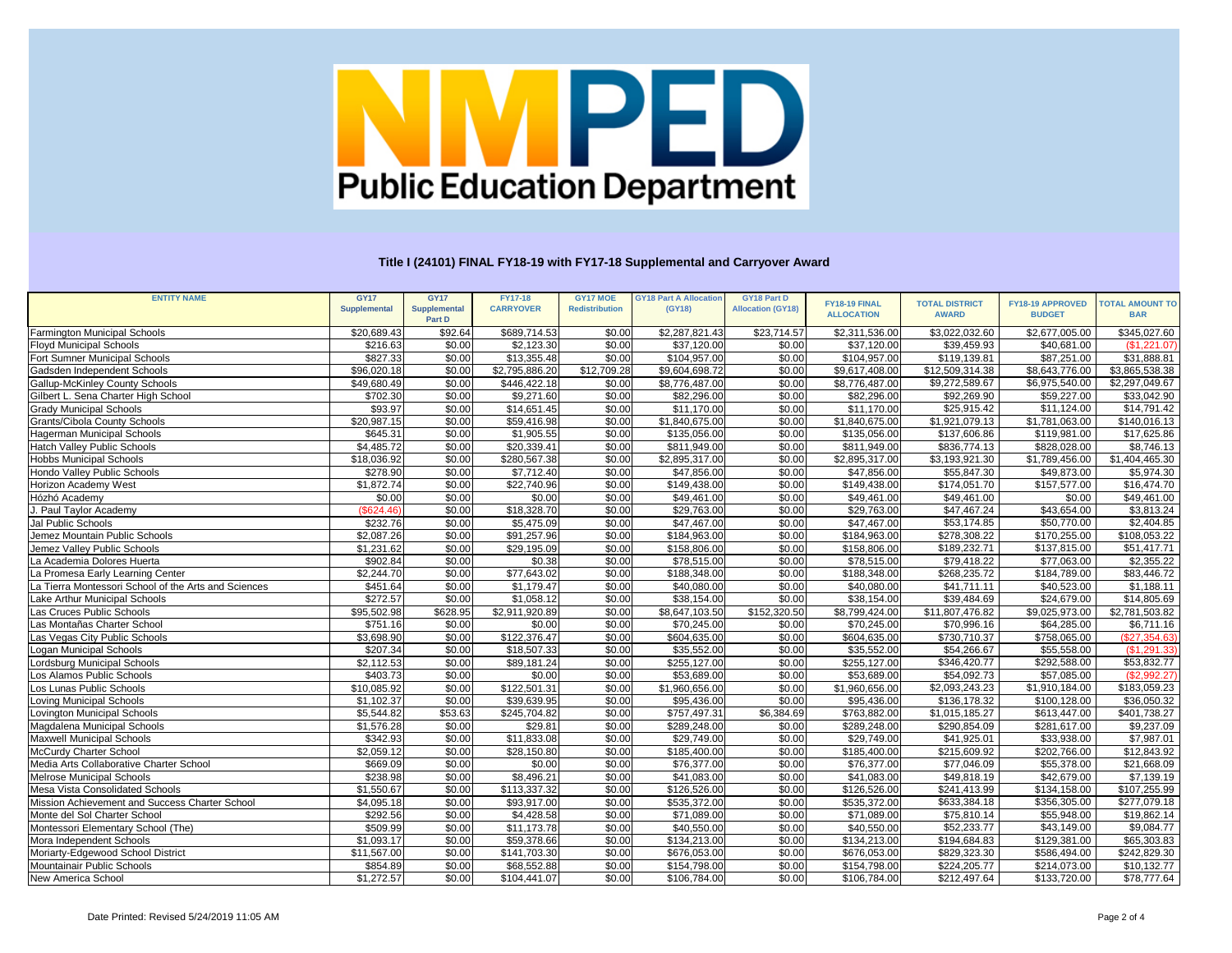| FY18-19 FINAL<br><b>TOTAL DISTRICT</b><br><b>FY18-19 APPROVED</b><br><b>TOTAL AMOUNT TO</b><br><b>CARRYOVER</b><br><b>Supplemental</b><br><b>Redistribution</b><br><b>Allocation (GY18)</b><br><b>Supplemental</b><br>(GY18)<br><b>ALLOCATION</b><br><b>AWARD</b><br><b>BUDGET</b><br><b>BAR</b><br>Part D<br>\$571.00<br>\$0.00<br>$\overline{$}23,793.27$<br>\$49,694.00<br>\$74,058.27<br>\$81,047.00<br>(\$6,988.73)<br>\$0.00<br>\$0.00<br>\$49,694.00<br>New America School of Las Cruces<br>\$0.00<br>New Mexico Connections Academy<br>\$4,316.24<br>\$1,037.54<br>\$0.00<br>\$394,176.00<br>\$0.00<br>\$394,176.00<br>\$399,529.78<br>\$0.00<br>\$399,529.78<br>\$23,822.00<br>(\$285.96)<br>\$0.00<br>\$6,658.10<br>\$15,748.00<br>\$0.00<br>\$22,120.14<br>(\$1,701.86)<br>New Mexico School for the Arts<br>\$0.00<br>\$15,748.00<br>North Valley Academy<br>\$1,709.87<br>\$0.00<br>\$36,541.49<br>\$0.00<br>\$177,894.00<br>\$0.00<br>\$177,894.00<br>$\overline{$}216,145.36$<br>\$142,359.00<br>\$73,786.36<br>\$193,665.00<br>\$0.00<br>\$193,665.00<br>\$276,208.16<br>\$263,583.00<br>\$1,130.74<br>\$0.00<br>\$81,412.42<br>\$12,625.16<br>Pecos Independent School District<br>\$0.00<br>\$0.00<br>\$0.00<br>\$2,379.97<br>\$123,565.89<br>\$0.00<br>\$198,930.00<br>\$198,930.00<br>\$324,875.86<br>\$224,522.00<br>Peñasco Independent Schools<br>\$100,353.86<br>\$0.00<br>\$0.00<br>\$2,767.69<br>\$20,001.14<br>\$0.00<br>\$391,639.00<br>\$391,639.00<br>\$414,407.83<br>\$247,414.00<br>\$166,993.83<br>Pojoaque Valley Public Schools<br>\$24.38<br>\$6,384.69<br>\$7,840.29<br>\$95,258.97<br>\$0.00<br>\$995,202.31<br>\$1,001,587.00<br>\$1,104,710.64<br>\$912,639.00<br>\$192,071.64<br><b>Portales Municipal Schools</b><br>\$0.00<br>\$0.00<br>$\overline{$91,671.17}$<br>\$1,614.74<br>\$70,414.43<br>\$0.00<br>\$160,006.00<br>\$232,035.17<br>\$140,364.00<br>\$160,006.00<br>Quemado Independent Schools<br>\$0.00<br>\$0.00<br>(\$39,925.96)<br>\$967.23<br>\$44,094.81<br>\$0.00<br>\$160,991.00<br>\$160,991.00<br>\$206,053.04<br>\$245,979.00<br>Questa Independent Schools<br>\$2,872.17<br>\$0.00<br>\$360,276.92<br>Raton Public Schools<br>\$0.00<br>\$26,662.75<br>\$0.00<br>\$330,742.00<br>\$330,742.00<br>\$252,747.00<br>\$107,529.92<br>\$0.00<br>\$0.00<br><b>Red River Valley Charter School</b><br>\$251.60<br>\$34,767.48<br>\$0.00<br>\$46,553.00<br>\$46,553.00<br>\$81,572.08<br>\$62,867.00<br>\$18,705.08<br>\$0.00<br>\$86,056.43<br>\$85,304.00<br>\$752.43<br>Reserve Independent Schools<br>\$477.20<br>\$3,726.23<br>\$0.00<br>\$81,853.00<br>\$0.00<br>\$81,853.00<br>$\overline{$}12,709.28$<br>$\overline{$2,374,380.00}$<br>Rio Rancho Public Schools<br>\$17,544.61<br>\$0.00<br>\$328,012.58<br>\$2,361,670.72<br>\$0.00<br>\$2,719,937.19<br>\$845,277.19<br>\$1,874,660.00<br>\$20,667.00<br>\$0.00<br>\$4,174.07<br>\$22,167.00<br>\$0.00<br>\$26,525.59<br>\$5,858.59<br>\$184.52<br>\$0.00<br>\$22,167.00<br>Roots and Wings Community School<br>\$4,625,175.56<br>\$3,310,360.00<br>$\overline{\$1,314,815.56}$<br>\$34,045.09<br>\$117.01<br>\$821,216.46<br>\$3,741,521.94<br>\$28,275.06<br>\$3,769,797.00<br>\$0.00 | <b>ENTITY NAME</b>          |
|----------------------------------------------------------------------------------------------------------------------------------------------------------------------------------------------------------------------------------------------------------------------------------------------------------------------------------------------------------------------------------------------------------------------------------------------------------------------------------------------------------------------------------------------------------------------------------------------------------------------------------------------------------------------------------------------------------------------------------------------------------------------------------------------------------------------------------------------------------------------------------------------------------------------------------------------------------------------------------------------------------------------------------------------------------------------------------------------------------------------------------------------------------------------------------------------------------------------------------------------------------------------------------------------------------------------------------------------------------------------------------------------------------------------------------------------------------------------------------------------------------------------------------------------------------------------------------------------------------------------------------------------------------------------------------------------------------------------------------------------------------------------------------------------------------------------------------------------------------------------------------------------------------------------------------------------------------------------------------------------------------------------------------------------------------------------------------------------------------------------------------------------------------------------------------------------------------------------------------------------------------------------------------------------------------------------------------------------------------------------------------------------------------------------------------------------------------------------------------------------------------------------------------------------------------------------------------------------------------------------------------------------------------------------------------------------------------------------------------------------------------------------------------------------------------------------------------------------------------------------------------------------------------------------------------------------------------------------------------------------------------------------------------------------------------------------------------------------------------------------------------------------------------------------------------------------------------|-----------------------------|
|                                                                                                                                                                                                                                                                                                                                                                                                                                                                                                                                                                                                                                                                                                                                                                                                                                                                                                                                                                                                                                                                                                                                                                                                                                                                                                                                                                                                                                                                                                                                                                                                                                                                                                                                                                                                                                                                                                                                                                                                                                                                                                                                                                                                                                                                                                                                                                                                                                                                                                                                                                                                                                                                                                                                                                                                                                                                                                                                                                                                                                                                                                                                                                                                          |                             |
|                                                                                                                                                                                                                                                                                                                                                                                                                                                                                                                                                                                                                                                                                                                                                                                                                                                                                                                                                                                                                                                                                                                                                                                                                                                                                                                                                                                                                                                                                                                                                                                                                                                                                                                                                                                                                                                                                                                                                                                                                                                                                                                                                                                                                                                                                                                                                                                                                                                                                                                                                                                                                                                                                                                                                                                                                                                                                                                                                                                                                                                                                                                                                                                                          |                             |
|                                                                                                                                                                                                                                                                                                                                                                                                                                                                                                                                                                                                                                                                                                                                                                                                                                                                                                                                                                                                                                                                                                                                                                                                                                                                                                                                                                                                                                                                                                                                                                                                                                                                                                                                                                                                                                                                                                                                                                                                                                                                                                                                                                                                                                                                                                                                                                                                                                                                                                                                                                                                                                                                                                                                                                                                                                                                                                                                                                                                                                                                                                                                                                                                          |                             |
|                                                                                                                                                                                                                                                                                                                                                                                                                                                                                                                                                                                                                                                                                                                                                                                                                                                                                                                                                                                                                                                                                                                                                                                                                                                                                                                                                                                                                                                                                                                                                                                                                                                                                                                                                                                                                                                                                                                                                                                                                                                                                                                                                                                                                                                                                                                                                                                                                                                                                                                                                                                                                                                                                                                                                                                                                                                                                                                                                                                                                                                                                                                                                                                                          |                             |
|                                                                                                                                                                                                                                                                                                                                                                                                                                                                                                                                                                                                                                                                                                                                                                                                                                                                                                                                                                                                                                                                                                                                                                                                                                                                                                                                                                                                                                                                                                                                                                                                                                                                                                                                                                                                                                                                                                                                                                                                                                                                                                                                                                                                                                                                                                                                                                                                                                                                                                                                                                                                                                                                                                                                                                                                                                                                                                                                                                                                                                                                                                                                                                                                          |                             |
|                                                                                                                                                                                                                                                                                                                                                                                                                                                                                                                                                                                                                                                                                                                                                                                                                                                                                                                                                                                                                                                                                                                                                                                                                                                                                                                                                                                                                                                                                                                                                                                                                                                                                                                                                                                                                                                                                                                                                                                                                                                                                                                                                                                                                                                                                                                                                                                                                                                                                                                                                                                                                                                                                                                                                                                                                                                                                                                                                                                                                                                                                                                                                                                                          |                             |
|                                                                                                                                                                                                                                                                                                                                                                                                                                                                                                                                                                                                                                                                                                                                                                                                                                                                                                                                                                                                                                                                                                                                                                                                                                                                                                                                                                                                                                                                                                                                                                                                                                                                                                                                                                                                                                                                                                                                                                                                                                                                                                                                                                                                                                                                                                                                                                                                                                                                                                                                                                                                                                                                                                                                                                                                                                                                                                                                                                                                                                                                                                                                                                                                          |                             |
|                                                                                                                                                                                                                                                                                                                                                                                                                                                                                                                                                                                                                                                                                                                                                                                                                                                                                                                                                                                                                                                                                                                                                                                                                                                                                                                                                                                                                                                                                                                                                                                                                                                                                                                                                                                                                                                                                                                                                                                                                                                                                                                                                                                                                                                                                                                                                                                                                                                                                                                                                                                                                                                                                                                                                                                                                                                                                                                                                                                                                                                                                                                                                                                                          |                             |
|                                                                                                                                                                                                                                                                                                                                                                                                                                                                                                                                                                                                                                                                                                                                                                                                                                                                                                                                                                                                                                                                                                                                                                                                                                                                                                                                                                                                                                                                                                                                                                                                                                                                                                                                                                                                                                                                                                                                                                                                                                                                                                                                                                                                                                                                                                                                                                                                                                                                                                                                                                                                                                                                                                                                                                                                                                                                                                                                                                                                                                                                                                                                                                                                          |                             |
|                                                                                                                                                                                                                                                                                                                                                                                                                                                                                                                                                                                                                                                                                                                                                                                                                                                                                                                                                                                                                                                                                                                                                                                                                                                                                                                                                                                                                                                                                                                                                                                                                                                                                                                                                                                                                                                                                                                                                                                                                                                                                                                                                                                                                                                                                                                                                                                                                                                                                                                                                                                                                                                                                                                                                                                                                                                                                                                                                                                                                                                                                                                                                                                                          |                             |
|                                                                                                                                                                                                                                                                                                                                                                                                                                                                                                                                                                                                                                                                                                                                                                                                                                                                                                                                                                                                                                                                                                                                                                                                                                                                                                                                                                                                                                                                                                                                                                                                                                                                                                                                                                                                                                                                                                                                                                                                                                                                                                                                                                                                                                                                                                                                                                                                                                                                                                                                                                                                                                                                                                                                                                                                                                                                                                                                                                                                                                                                                                                                                                                                          |                             |
|                                                                                                                                                                                                                                                                                                                                                                                                                                                                                                                                                                                                                                                                                                                                                                                                                                                                                                                                                                                                                                                                                                                                                                                                                                                                                                                                                                                                                                                                                                                                                                                                                                                                                                                                                                                                                                                                                                                                                                                                                                                                                                                                                                                                                                                                                                                                                                                                                                                                                                                                                                                                                                                                                                                                                                                                                                                                                                                                                                                                                                                                                                                                                                                                          |                             |
|                                                                                                                                                                                                                                                                                                                                                                                                                                                                                                                                                                                                                                                                                                                                                                                                                                                                                                                                                                                                                                                                                                                                                                                                                                                                                                                                                                                                                                                                                                                                                                                                                                                                                                                                                                                                                                                                                                                                                                                                                                                                                                                                                                                                                                                                                                                                                                                                                                                                                                                                                                                                                                                                                                                                                                                                                                                                                                                                                                                                                                                                                                                                                                                                          |                             |
|                                                                                                                                                                                                                                                                                                                                                                                                                                                                                                                                                                                                                                                                                                                                                                                                                                                                                                                                                                                                                                                                                                                                                                                                                                                                                                                                                                                                                                                                                                                                                                                                                                                                                                                                                                                                                                                                                                                                                                                                                                                                                                                                                                                                                                                                                                                                                                                                                                                                                                                                                                                                                                                                                                                                                                                                                                                                                                                                                                                                                                                                                                                                                                                                          |                             |
|                                                                                                                                                                                                                                                                                                                                                                                                                                                                                                                                                                                                                                                                                                                                                                                                                                                                                                                                                                                                                                                                                                                                                                                                                                                                                                                                                                                                                                                                                                                                                                                                                                                                                                                                                                                                                                                                                                                                                                                                                                                                                                                                                                                                                                                                                                                                                                                                                                                                                                                                                                                                                                                                                                                                                                                                                                                                                                                                                                                                                                                                                                                                                                                                          |                             |
|                                                                                                                                                                                                                                                                                                                                                                                                                                                                                                                                                                                                                                                                                                                                                                                                                                                                                                                                                                                                                                                                                                                                                                                                                                                                                                                                                                                                                                                                                                                                                                                                                                                                                                                                                                                                                                                                                                                                                                                                                                                                                                                                                                                                                                                                                                                                                                                                                                                                                                                                                                                                                                                                                                                                                                                                                                                                                                                                                                                                                                                                                                                                                                                                          |                             |
|                                                                                                                                                                                                                                                                                                                                                                                                                                                                                                                                                                                                                                                                                                                                                                                                                                                                                                                                                                                                                                                                                                                                                                                                                                                                                                                                                                                                                                                                                                                                                                                                                                                                                                                                                                                                                                                                                                                                                                                                                                                                                                                                                                                                                                                                                                                                                                                                                                                                                                                                                                                                                                                                                                                                                                                                                                                                                                                                                                                                                                                                                                                                                                                                          |                             |
|                                                                                                                                                                                                                                                                                                                                                                                                                                                                                                                                                                                                                                                                                                                                                                                                                                                                                                                                                                                                                                                                                                                                                                                                                                                                                                                                                                                                                                                                                                                                                                                                                                                                                                                                                                                                                                                                                                                                                                                                                                                                                                                                                                                                                                                                                                                                                                                                                                                                                                                                                                                                                                                                                                                                                                                                                                                                                                                                                                                                                                                                                                                                                                                                          | Roswell Independent Schools |
| \$4,115.87<br>\$12,811.00<br><b>Roy Municipal Schools</b><br>\$151.51<br>\$0.00<br>\$0.00<br>\$0.00<br>\$12,811.00<br>\$17,078.38<br>\$13,560.00<br>$\overline{$3,518.38}$                                                                                                                                                                                                                                                                                                                                                                                                                                                                                                                                                                                                                                                                                                                                                                                                                                                                                                                                                                                                                                                                                                                                                                                                                                                                                                                                                                                                                                                                                                                                                                                                                                                                                                                                                                                                                                                                                                                                                                                                                                                                                                                                                                                                                                                                                                                                                                                                                                                                                                                                                                                                                                                                                                                                                                                                                                                                                                                                                                                                                               |                             |
| \$0.00<br>\$0.00<br>$\overline{$422,292.00}$<br>\$69,864.46<br>\$0.00<br>\$568,115.00<br>\$568,115.00<br>\$642,476.94<br>\$220,184.94<br><b>Ruidoso Municipal Schools</b><br>\$4,497.48                                                                                                                                                                                                                                                                                                                                                                                                                                                                                                                                                                                                                                                                                                                                                                                                                                                                                                                                                                                                                                                                                                                                                                                                                                                                                                                                                                                                                                                                                                                                                                                                                                                                                                                                                                                                                                                                                                                                                                                                                                                                                                                                                                                                                                                                                                                                                                                                                                                                                                                                                                                                                                                                                                                                                                                                                                                                                                                                                                                                                  |                             |
| \$0.00<br>\$0.00<br>\$35,453.00<br>San Jon Municipal Schools<br>\$196.04<br>\$3,651.32<br>\$0.00<br>\$35,453.00<br>\$39,300.36<br>\$38,747.00<br>\$553.36                                                                                                                                                                                                                                                                                                                                                                                                                                                                                                                                                                                                                                                                                                                                                                                                                                                                                                                                                                                                                                                                                                                                                                                                                                                                                                                                                                                                                                                                                                                                                                                                                                                                                                                                                                                                                                                                                                                                                                                                                                                                                                                                                                                                                                                                                                                                                                                                                                                                                                                                                                                                                                                                                                                                                                                                                                                                                                                                                                                                                                                |                             |
| \$0.00<br>$\overline{$22,395.65}$<br>Sandoval Academy of Bilingual Education<br>\$0.00<br>\$40,176.65<br>\$171.65<br>\$15,701.00<br>\$0.00<br>\$24,304.00<br>\$24,304.00<br>\$17,781.00                                                                                                                                                                                                                                                                                                                                                                                                                                                                                                                                                                                                                                                                                                                                                                                                                                                                                                                                                                                                                                                                                                                                                                                                                                                                                                                                                                                                                                                                                                                                                                                                                                                                                                                                                                                                                                                                                                                                                                                                                                                                                                                                                                                                                                                                                                                                                                                                                                                                                                                                                                                                                                                                                                                                                                                                                                                                                                                                                                                                                  |                             |
| \$40,132.35<br>Santa Fe Public Schools<br>\$16,446.69<br>\$126.77<br>\$158,590.02<br>\$0.00<br>\$3,390,089.65<br>\$3,430,222.00<br>\$3,605,385.47<br>$\overline{3,}128,400.00$<br>\$476,985.47                                                                                                                                                                                                                                                                                                                                                                                                                                                                                                                                                                                                                                                                                                                                                                                                                                                                                                                                                                                                                                                                                                                                                                                                                                                                                                                                                                                                                                                                                                                                                                                                                                                                                                                                                                                                                                                                                                                                                                                                                                                                                                                                                                                                                                                                                                                                                                                                                                                                                                                                                                                                                                                                                                                                                                                                                                                                                                                                                                                                           |                             |
| \$17,062.11<br>\$0.00<br>\$226,166.75<br>$\overline{$179,514.00}$<br>Santa Rosa Consolidated Schools<br>\$1,004.64<br>\$0.00<br>\$0.00<br>\$208,100.00<br>\$208,100.00<br>\$46,652.75                                                                                                                                                                                                                                                                                                                                                                                                                                                                                                                                                                                                                                                                                                                                                                                                                                                                                                                                                                                                                                                                                                                                                                                                                                                                                                                                                                                                                                                                                                                                                                                                                                                                                                                                                                                                                                                                                                                                                                                                                                                                                                                                                                                                                                                                                                                                                                                                                                                                                                                                                                                                                                                                                                                                                                                                                                                                                                                                                                                                                    |                             |
| School of Dreams Academy<br>\$693.66<br>\$0.00<br>\$22,358.14<br>\$121,523.00<br>\$0.00<br>\$121,523.00<br>$\overline{$119,868.00}$<br>\$0.00<br>\$144,574.80<br>\$24,706.80                                                                                                                                                                                                                                                                                                                                                                                                                                                                                                                                                                                                                                                                                                                                                                                                                                                                                                                                                                                                                                                                                                                                                                                                                                                                                                                                                                                                                                                                                                                                                                                                                                                                                                                                                                                                                                                                                                                                                                                                                                                                                                                                                                                                                                                                                                                                                                                                                                                                                                                                                                                                                                                                                                                                                                                                                                                                                                                                                                                                                             |                             |
| <b>Silver Consolidated School District</b><br>\$0.00<br>\$0.00<br>\$785,869.00<br>\$8,502.19<br>\$126,330.74<br>\$0.00<br>\$1,002,151.00<br>\$1,002,151.00<br>\$1,136,983.93<br>\$351,114.93                                                                                                                                                                                                                                                                                                                                                                                                                                                                                                                                                                                                                                                                                                                                                                                                                                                                                                                                                                                                                                                                                                                                                                                                                                                                                                                                                                                                                                                                                                                                                                                                                                                                                                                                                                                                                                                                                                                                                                                                                                                                                                                                                                                                                                                                                                                                                                                                                                                                                                                                                                                                                                                                                                                                                                                                                                                                                                                                                                                                             |                             |
| Six Directions Indigenous Charter School<br>\$276.47<br>\$0.00<br>\$41,831.37<br>\$35,395.00<br>\$0.00<br>\$35,395.00<br>\$42,755.00<br>\$0.00<br>\$77,502.84<br>\$34,747.84                                                                                                                                                                                                                                                                                                                                                                                                                                                                                                                                                                                                                                                                                                                                                                                                                                                                                                                                                                                                                                                                                                                                                                                                                                                                                                                                                                                                                                                                                                                                                                                                                                                                                                                                                                                                                                                                                                                                                                                                                                                                                                                                                                                                                                                                                                                                                                                                                                                                                                                                                                                                                                                                                                                                                                                                                                                                                                                                                                                                                             |                             |
| \$1,034,247.12<br>\$980,941.00<br>\$29,975.42<br>\$992,531.00<br>\$0.00<br>\$53,306.12<br>Socorro Consolidated Schools<br>\$11,740.70<br>\$0.00<br>\$0.00<br>\$992,531.00                                                                                                                                                                                                                                                                                                                                                                                                                                                                                                                                                                                                                                                                                                                                                                                                                                                                                                                                                                                                                                                                                                                                                                                                                                                                                                                                                                                                                                                                                                                                                                                                                                                                                                                                                                                                                                                                                                                                                                                                                                                                                                                                                                                                                                                                                                                                                                                                                                                                                                                                                                                                                                                                                                                                                                                                                                                                                                                                                                                                                                |                             |
| \$0.00<br>\$0.00<br>\$813.48<br>\$20,037.44<br>\$0.00<br>\$71,489.00<br>\$71,489.00<br>\$92,339.92<br>\$87,021.00<br>South Valley Preparatory School<br>\$5,318.92                                                                                                                                                                                                                                                                                                                                                                                                                                                                                                                                                                                                                                                                                                                                                                                                                                                                                                                                                                                                                                                                                                                                                                                                                                                                                                                                                                                                                                                                                                                                                                                                                                                                                                                                                                                                                                                                                                                                                                                                                                                                                                                                                                                                                                                                                                                                                                                                                                                                                                                                                                                                                                                                                                                                                                                                                                                                                                                                                                                                                                       |                             |
| \$0.00<br>\$51,787.00<br>\$0.00<br>\$92,385.92<br>\$47,863.00<br>\$44,522.92<br>\$436.22<br>\$40,162.70<br>\$0.00<br>\$51,787.00<br>Southwest Preparatory Learning Center                                                                                                                                                                                                                                                                                                                                                                                                                                                                                                                                                                                                                                                                                                                                                                                                                                                                                                                                                                                                                                                                                                                                                                                                                                                                                                                                                                                                                                                                                                                                                                                                                                                                                                                                                                                                                                                                                                                                                                                                                                                                                                                                                                                                                                                                                                                                                                                                                                                                                                                                                                                                                                                                                                                                                                                                                                                                                                                                                                                                                                |                             |
| \$0.00<br>\$0.00<br>\$541.06<br>\$43,769.00<br>\$0.00<br>\$47,624.00<br>\$47,624.00<br>\$36,038.06<br>\$91,934.06<br>\$55,896.00<br>Southwest Secondary Learning Center                                                                                                                                                                                                                                                                                                                                                                                                                                                                                                                                                                                                                                                                                                                                                                                                                                                                                                                                                                                                                                                                                                                                                                                                                                                                                                                                                                                                                                                                                                                                                                                                                                                                                                                                                                                                                                                                                                                                                                                                                                                                                                                                                                                                                                                                                                                                                                                                                                                                                                                                                                                                                                                                                                                                                                                                                                                                                                                                                                                                                                  |                             |
| \$0.00<br>\$435.52<br>\$0.00<br>\$81,080.85<br>\$84,619.00<br>(\$3,538.15)<br><b>Springer Municipal Schools</b><br>\$5,960.33<br>\$0.00<br>\$74,685.00<br>\$74,685.00                                                                                                                                                                                                                                                                                                                                                                                                                                                                                                                                                                                                                                                                                                                                                                                                                                                                                                                                                                                                                                                                                                                                                                                                                                                                                                                                                                                                                                                                                                                                                                                                                                                                                                                                                                                                                                                                                                                                                                                                                                                                                                                                                                                                                                                                                                                                                                                                                                                                                                                                                                                                                                                                                                                                                                                                                                                                                                                                                                                                                                    |                             |
| \$0.00<br>\$0.00<br>\$686.35<br>$\overline{$60,015.57}$<br>Southwest Aeronautics, Mathematics, and Science Academy<br>\$0.00<br>\$52,454.00<br>\$52,454.00<br>\$113,155.92<br>\$94,493.00<br>\$18,662.92                                                                                                                                                                                                                                                                                                                                                                                                                                                                                                                                                                                                                                                                                                                                                                                                                                                                                                                                                                                                                                                                                                                                                                                                                                                                                                                                                                                                                                                                                                                                                                                                                                                                                                                                                                                                                                                                                                                                                                                                                                                                                                                                                                                                                                                                                                                                                                                                                                                                                                                                                                                                                                                                                                                                                                                                                                                                                                                                                                                                 |                             |
| \$58.51<br>\$9,120.99<br>\$1,329,699.74<br>\$765,632.00<br>\$564,067.74<br>\$6,356.58<br>\$57,294.65<br>\$0.00<br>\$1,256,869.01<br>\$1,265,990.00<br><b>Taos Municipal Schools</b>                                                                                                                                                                                                                                                                                                                                                                                                                                                                                                                                                                                                                                                                                                                                                                                                                                                                                                                                                                                                                                                                                                                                                                                                                                                                                                                                                                                                                                                                                                                                                                                                                                                                                                                                                                                                                                                                                                                                                                                                                                                                                                                                                                                                                                                                                                                                                                                                                                                                                                                                                                                                                                                                                                                                                                                                                                                                                                                                                                                                                      |                             |
| \$0.00<br>\$0.00<br>Taos Academy<br>\$490.57<br>\$7,199.35<br>\$47,468.00<br>\$0.00<br>\$47,468.00<br>\$55,157.92<br>\$55,722.00<br>(\$564.08)                                                                                                                                                                                                                                                                                                                                                                                                                                                                                                                                                                                                                                                                                                                                                                                                                                                                                                                                                                                                                                                                                                                                                                                                                                                                                                                                                                                                                                                                                                                                                                                                                                                                                                                                                                                                                                                                                                                                                                                                                                                                                                                                                                                                                                                                                                                                                                                                                                                                                                                                                                                                                                                                                                                                                                                                                                                                                                                                                                                                                                                           |                             |
| \$540.23<br>\$68,016.23<br>\$57,153.00<br>\$10,863.23<br>\$0.00<br>\$0.00<br>\$0.00<br>\$67,476.00<br>\$0.00<br>\$67,476.00<br>Taos Integrated School of the Arts                                                                                                                                                                                                                                                                                                                                                                                                                                                                                                                                                                                                                                                                                                                                                                                                                                                                                                                                                                                                                                                                                                                                                                                                                                                                                                                                                                                                                                                                                                                                                                                                                                                                                                                                                                                                                                                                                                                                                                                                                                                                                                                                                                                                                                                                                                                                                                                                                                                                                                                                                                                                                                                                                                                                                                                                                                                                                                                                                                                                                                        |                             |
| \$643.88<br>\$0.00<br>\$62,989.50<br>\$88,890.00<br>\$88,890.00<br>\$152,523.38<br>Taos International Charter School<br>\$0.00<br>\$0.00<br>\$87,614.00<br>\$64,909.38                                                                                                                                                                                                                                                                                                                                                                                                                                                                                                                                                                                                                                                                                                                                                                                                                                                                                                                                                                                                                                                                                                                                                                                                                                                                                                                                                                                                                                                                                                                                                                                                                                                                                                                                                                                                                                                                                                                                                                                                                                                                                                                                                                                                                                                                                                                                                                                                                                                                                                                                                                                                                                                                                                                                                                                                                                                                                                                                                                                                                                   |                             |
| \$673.30<br>\$0.00<br>\$0.00<br>\$74,829.00<br>\$0.00<br>\$74,829.00<br>\$91,121.70<br>\$64,949.00<br>\$26,172.70<br><b>Tatum Municipal Schools</b><br>\$15,619.40                                                                                                                                                                                                                                                                                                                                                                                                                                                                                                                                                                                                                                                                                                                                                                                                                                                                                                                                                                                                                                                                                                                                                                                                                                                                                                                                                                                                                                                                                                                                                                                                                                                                                                                                                                                                                                                                                                                                                                                                                                                                                                                                                                                                                                                                                                                                                                                                                                                                                                                                                                                                                                                                                                                                                                                                                                                                                                                                                                                                                                       |                             |
| \$55,537.60<br><b>Texico Municipal Schools</b><br>\$1,835.91<br>\$0.00<br>\$0.00<br>\$154,018.00<br>\$0.00<br>\$154,018.00<br>\$211,391.51<br>\$181,161.00<br>\$30,230.51                                                                                                                                                                                                                                                                                                                                                                                                                                                                                                                                                                                                                                                                                                                                                                                                                                                                                                                                                                                                                                                                                                                                                                                                                                                                                                                                                                                                                                                                                                                                                                                                                                                                                                                                                                                                                                                                                                                                                                                                                                                                                                                                                                                                                                                                                                                                                                                                                                                                                                                                                                                                                                                                                                                                                                                                                                                                                                                                                                                                                                |                             |
| <b>GREAT Academy (The)</b><br>\$503.12<br>\$0.00<br>\$47,893.00<br>\$0.00<br>\$63,299.07<br>\$46,227.00<br>\$14,902.95<br>\$0.00<br>\$47,893.00<br>\$17,072.07                                                                                                                                                                                                                                                                                                                                                                                                                                                                                                                                                                                                                                                                                                                                                                                                                                                                                                                                                                                                                                                                                                                                                                                                                                                                                                                                                                                                                                                                                                                                                                                                                                                                                                                                                                                                                                                                                                                                                                                                                                                                                                                                                                                                                                                                                                                                                                                                                                                                                                                                                                                                                                                                                                                                                                                                                                                                                                                                                                                                                                           |                             |
| \$936.15<br>\$0.00<br>\$0.00<br>Tierra Adentro<br>\$21,737.46<br>\$0.00<br>\$97,195.00<br>\$97,195.00<br>\$119,868.61<br>\$85,240.00<br>\$34,628.61                                                                                                                                                                                                                                                                                                                                                                                                                                                                                                                                                                                                                                                                                                                                                                                                                                                                                                                                                                                                                                                                                                                                                                                                                                                                                                                                                                                                                                                                                                                                                                                                                                                                                                                                                                                                                                                                                                                                                                                                                                                                                                                                                                                                                                                                                                                                                                                                                                                                                                                                                                                                                                                                                                                                                                                                                                                                                                                                                                                                                                                      |                             |
| \$0.00<br>Tierra Encantada Charter School<br>\$362.39<br>\$19,780.16<br>\$0.00<br>\$63,132.00<br>\$0.00<br>\$63,132.00<br>\$83,274.55<br>\$64,582.00<br>\$18,692.55                                                                                                                                                                                                                                                                                                                                                                                                                                                                                                                                                                                                                                                                                                                                                                                                                                                                                                                                                                                                                                                                                                                                                                                                                                                                                                                                                                                                                                                                                                                                                                                                                                                                                                                                                                                                                                                                                                                                                                                                                                                                                                                                                                                                                                                                                                                                                                                                                                                                                                                                                                                                                                                                                                                                                                                                                                                                                                                                                                                                                                      |                             |
| \$743,672.00<br>\$5,978.92<br>\$0.00<br>\$319,089.01<br>\$0.00<br>\$782,516.00<br>\$0.00<br>\$782,516.00<br>\$1,107,583.93<br>\$363,911.93<br>Truth or Consequences Municipal Schools                                                                                                                                                                                                                                                                                                                                                                                                                                                                                                                                                                                                                                                                                                                                                                                                                                                                                                                                                                                                                                                                                                                                                                                                                                                                                                                                                                                                                                                                                                                                                                                                                                                                                                                                                                                                                                                                                                                                                                                                                                                                                                                                                                                                                                                                                                                                                                                                                                                                                                                                                                                                                                                                                                                                                                                                                                                                                                                                                                                                                    |                             |
| \$4,080.77<br>\$0.00<br>\$0.00<br>\$42,322.20<br>\$0.00<br>\$516,240.00<br>$\overline{$}516,240.00$<br>\$562,642.97<br>\$451,295.00<br><b>Tucumcari Public Schools</b><br>\$111,347.97                                                                                                                                                                                                                                                                                                                                                                                                                                                                                                                                                                                                                                                                                                                                                                                                                                                                                                                                                                                                                                                                                                                                                                                                                                                                                                                                                                                                                                                                                                                                                                                                                                                                                                                                                                                                                                                                                                                                                                                                                                                                                                                                                                                                                                                                                                                                                                                                                                                                                                                                                                                                                                                                                                                                                                                                                                                                                                                                                                                                                   |                             |
| \$0.00<br>\$0.00<br>\$643,562.64<br>\$721,589.00<br><b>Tularosa Municipal Schools</b><br>\$3,338.77<br>\$40,878.87<br>\$0.00<br>\$599,345.00<br>\$599,345.00<br>(\$78,026.36)                                                                                                                                                                                                                                                                                                                                                                                                                                                                                                                                                                                                                                                                                                                                                                                                                                                                                                                                                                                                                                                                                                                                                                                                                                                                                                                                                                                                                                                                                                                                                                                                                                                                                                                                                                                                                                                                                                                                                                                                                                                                                                                                                                                                                                                                                                                                                                                                                                                                                                                                                                                                                                                                                                                                                                                                                                                                                                                                                                                                                            |                             |
| Turquoise Trail Charter School<br>\$581.67<br>\$0.00<br>\$0.00<br>\$17,140.88<br>\$0.00<br>\$135,293.00<br>\$135,293.00<br>\$153,015.55<br>\$105,828.00<br>\$47,187.55                                                                                                                                                                                                                                                                                                                                                                                                                                                                                                                                                                                                                                                                                                                                                                                                                                                                                                                                                                                                                                                                                                                                                                                                                                                                                                                                                                                                                                                                                                                                                                                                                                                                                                                                                                                                                                                                                                                                                                                                                                                                                                                                                                                                                                                                                                                                                                                                                                                                                                                                                                                                                                                                                                                                                                                                                                                                                                                                                                                                                                   |                             |